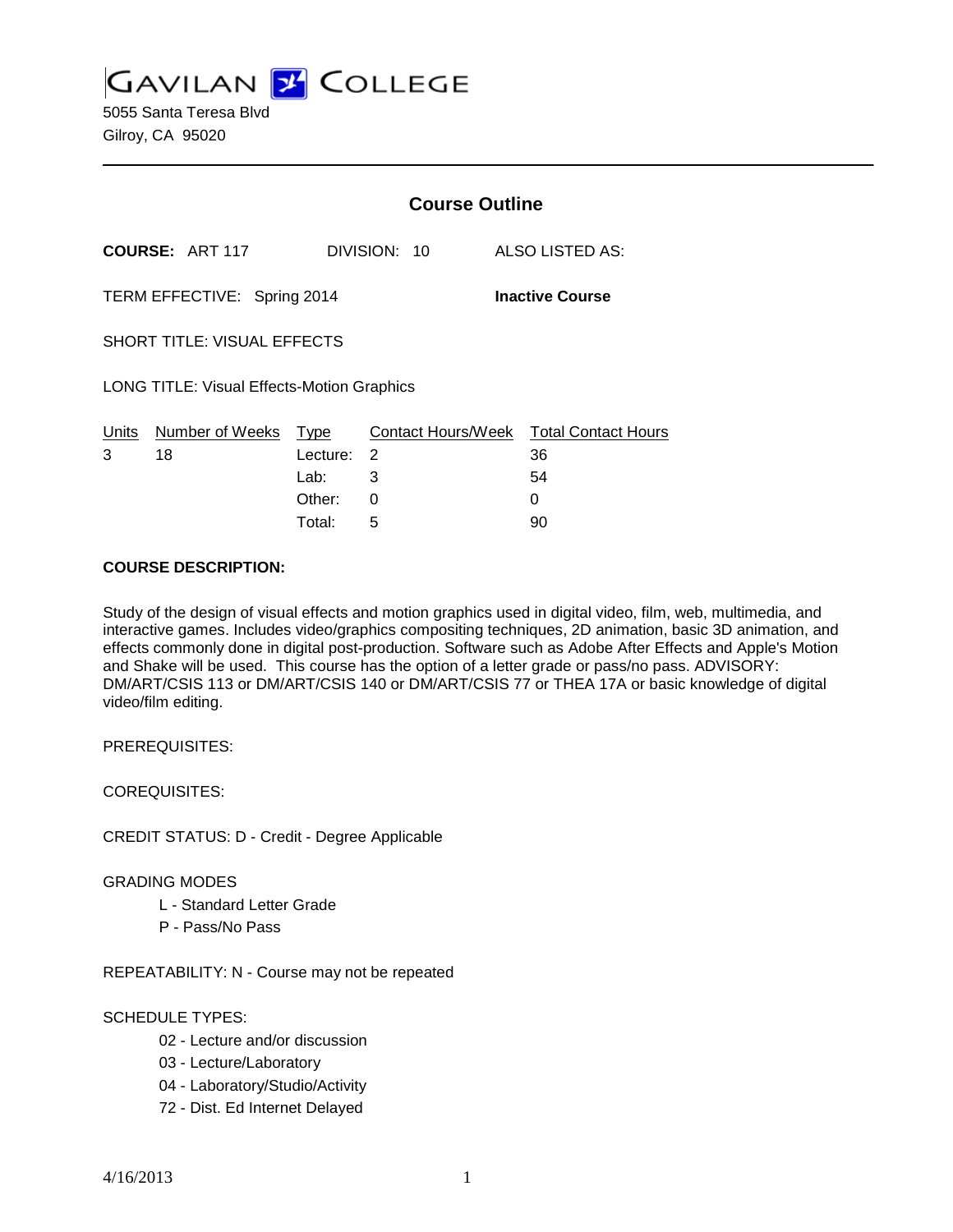# **STUDENT LEARNING OUTCOMES:**

1. Students will analyze video and synthesize complementary design for motion graphics ILO: 2, 5, 3 Measure: Project & written storyboard 2. Students will conceptually visualize a design incorporating good aesthetics and construct a linear storyboard for a commercial or PSA ILO: 2, 5 Measure: Written/visual storyboard project 3. Students using cognitive reasoning will determine spatial attributes needed to set 2D objects in a 3D space and construct the motion image ILO: 2 Measure: Animation project 4. Students will analyze a story/video and cognitively determine elements that will be good for designing metaphorical and aesthetic looking objects for animation. ILO: 2, 1 , 5 Measure: Project design 5. Students will analyze motion in a 3D space and apply techniques needed to compose a digital animation ILO: 2 Measure: Demonstration 6. Students will organize and edit sounds and apply them while constructing an aesthetic holistic animation scene. ILO: 1, 2, 5 Measure: Project 7. Students will determine the elements needed for a major creative motion graphics project and formulate the steps needed to work through the process. ILO: 2 Measure: Final project 8. Students will operate computers and software in such a way as to demonstrate their knowledge of motion graphics and visual effects concepts. ILO: 3, 2 Measure: Demonstration 9. Students will discuss principles of design for motion graphics commonly used in commercial movie, game, broadcasting, or web sites. ILO: 4, 5 Measure: Class discussion 10. Students will critically evaluate commonly viewed motion graphics and describe their analysis with other members of the class. ILO: 5, 2, 4 Measure: Oral report 11. Students will analyze a 2D scene and insert a 3D animated character situated in a life-like manner

ILO: 2, 5, 3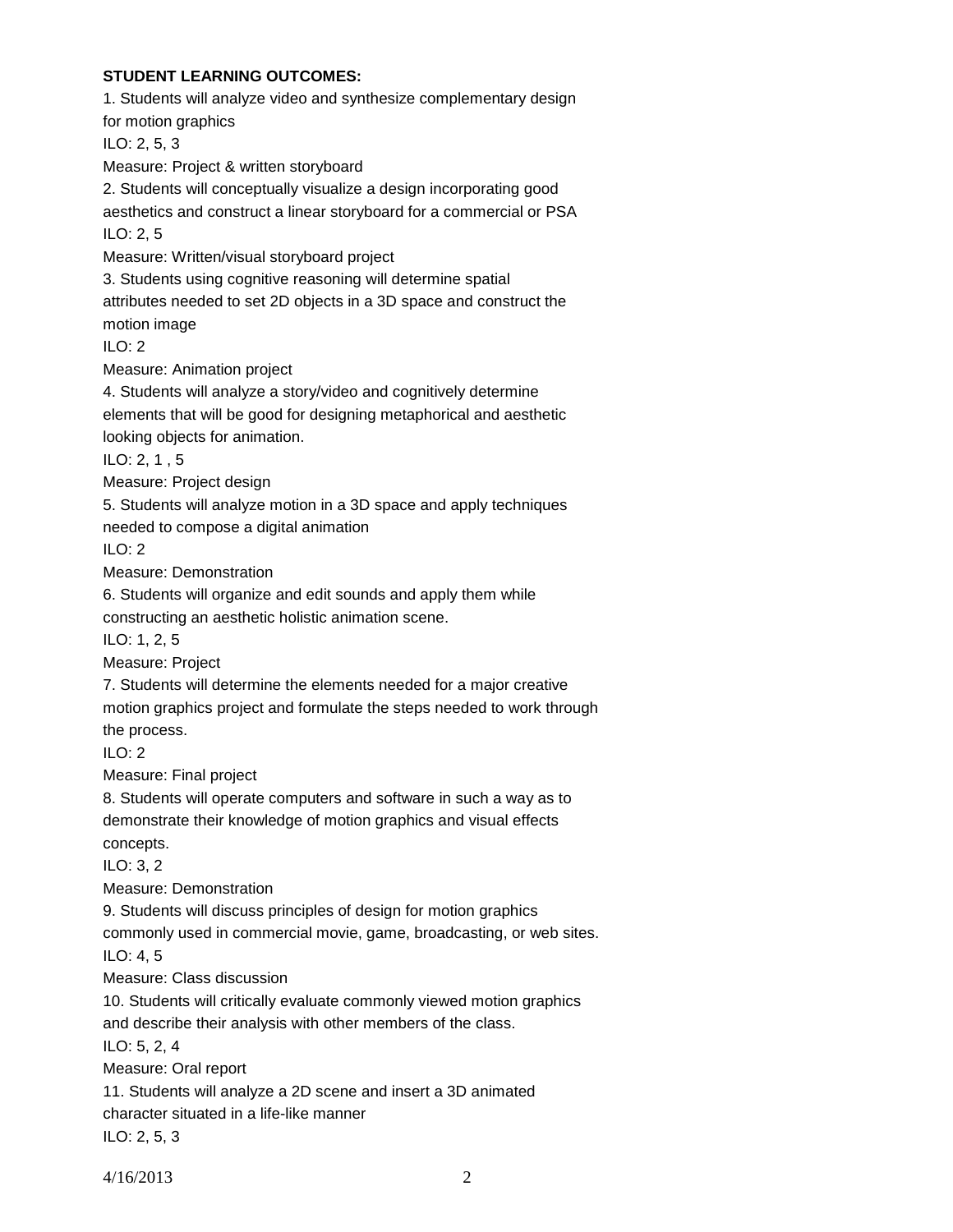# **CONTENT, STUDENT PERFORMANCE OBJECTIVES, OUT-OF-CLASS ASSIGNMENTS**

Inactive Course: 03/25/2013

5 Hours

Content: (Note: though not listed separately, labs are set up to apply concepts learned during the lecture). Intro. to the class, facilities, and course syllabus/content. Gavilan workstation capabilities and equivalent student-owned systems. Introduction to the concept and possibilities of motion graphics and special effects generation in the digital domain. Examples.

Student Performance Objectives: Students will be able to explain workstation requirements to adequately handle motion graphic production. Students will be able to explain course requirements and understand what supplies are needed for study in the class. Students will be able to explain concepts and types of motion graphics. (Note: For repeatability, students will be able to explain and demonstrate command of new software features and techniques as the technology evolves in this quickly changing field. For example, switching from Adobe After Effects software to Apple's Motion as professional requirements change. These new technological advancements cannot be predicted at this time.)

Assignments: Obtain course text, go on-line to view course syllabus/schedule. Explore the web for examples of motion graphics and bring to class for discussion. Read getting started in text. 5 Hours

Content: Intro. to software used professionally for creating motion graphics. Run through of user interface, concepts, and possibilities. More examples and discussion.

Student Performance Objectives: Students will be able to use spatial and cognitive skills to navigate through a motion graphics software application. Students will be able to better explain the possibilities of motion graphic production. (Note: For repeatability, students will be able to explain and demonstrate command of new software features and techniques as the technology evolves in this quickly changing field. For example, switching from Adobe After Effects software to Apple's Motion as professional requirements change. These new technological advancements cannot be predicted at this time.)

Assignments: Pre-read lesson 1 (Note: lesson readings are based on the subject matter to be discussed in the following week). 5 Hours

Content: Import Photoshop files, explanation of alpha channels and keyframes, working with transforms and layers. Compositing. Student Performance Objectives: Student will be able to explain alpha channels, concept of transform properties, and their use. They will demonstrate how to import Photoshop files, changing background colors, adjust transform properties, and create/adjust keyframes. (Note: For repeatability, students will be able to explain and demonstrate command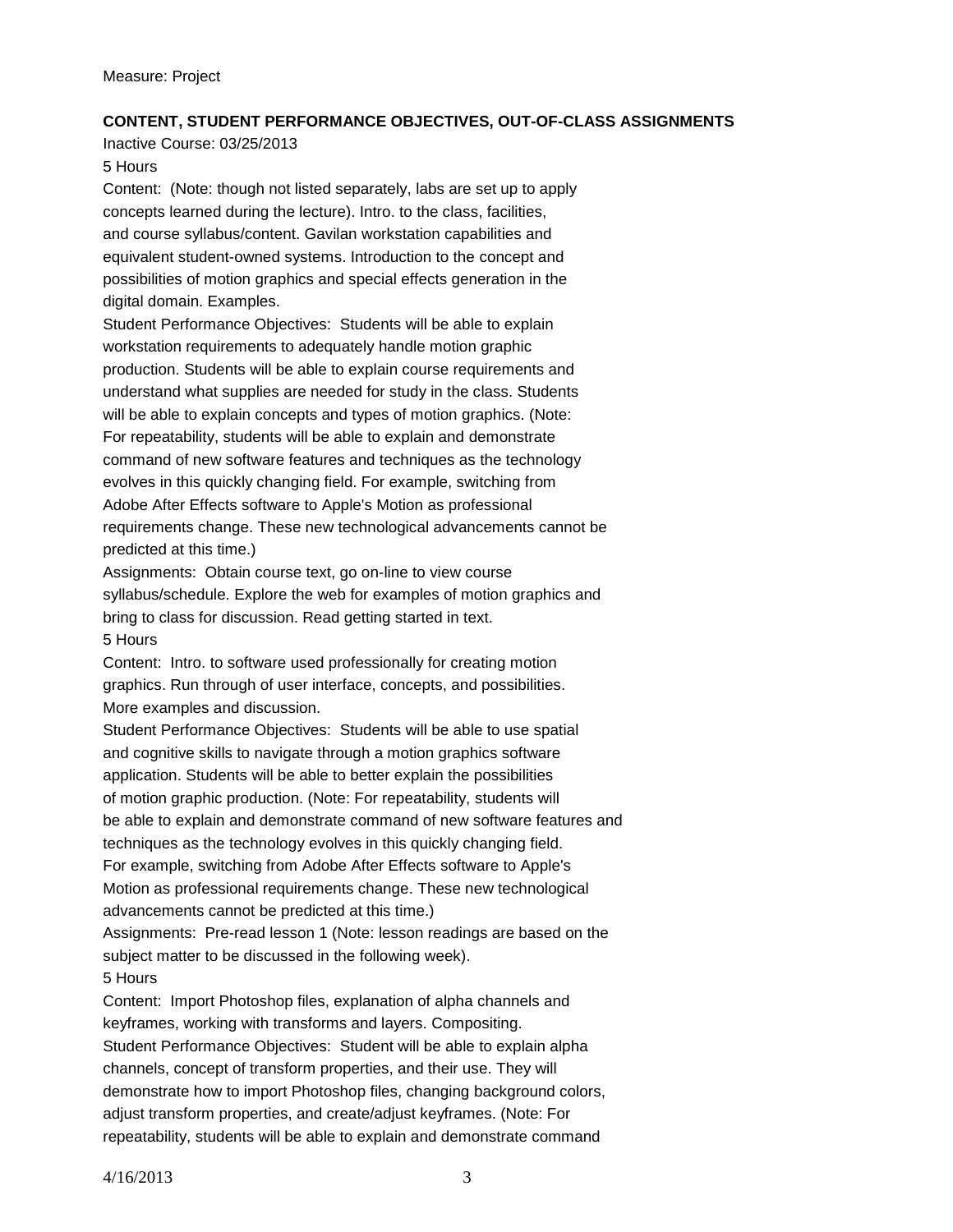of new software features and techniques as the technology evolves in this quickly changing field. For example, switching from Adobe After Effects software to Apple's Motion as professional requirements change. These new technological advancements cannot be predicted at this time.) Assignments: Study the tutorials in the "Lord of the Rings" website. 5 Hours

Content: Explanation of layers in Photoshop and After Effectsimporting. Using guidelines, using simple effects, and compositing. Student Performance Objectives: Students will be able to demonstrate how to create and use guidelines, adjust positional keyframes, apply transfer modes, perform simple filter effects, and composite rendered elements. (Note: For repeatability, students will be able to explain and demonstrate command of new software features and techniques as the technology evolves in this quickly changing field. For example, switching from Adobe After Effects software to Apple's Motion as professional requirements change. These new technological advancements cannot be predicted at this time.)

Assignments: Pre-read lesson 3.

### 5 Hours

Content: Masks, using mask tools, and resizing. Animating strokes and applying simple 3D effects. Rendering multiple compositions. Student Performance Objectives: Students will be able to explain the concepts of masks and 3D perception. They will be able to apply simple 3D effects to line strokes, resize masks, and create paths using the mask tools. (Note: For repeatability, students will be able to explain and demonstrate command of new software features and techniques as the technology evolves in this quickly changing field. For example, switching from Adobe After Effects software to Apple's Motion as professional requirements change. These new technological advancements cannot be predicted at this time.)

Assignments: Pre-read lesson 4.

# 5 Hours

Content: Intro. to audio files. Editing audio and sound design. Using audio to create images. Applying more effects and alpha transfer mode. Student Performance Objectives: Students will be able to create images from audio and integrate into a composition. Students will be able to apply different effects to their video file. Students can demonstrate understanding of keyframes and the process of editing audio files. (Note: For repeatability, students will be able to explain and demonstrate command of new software features and techniques as the technology evolves in this quickly changing field. For example, switching from Adobe After Effects software to Apple's Motion as professional requirements change. These new technological advancements cannot be predicted at this time.)

Assignments: Pre-read chapter 5. Edit a sound file for use in a short animation.

# 5 Hours

Content: Show examples of 2D text motion graphics. Applying,

4/16/2013 4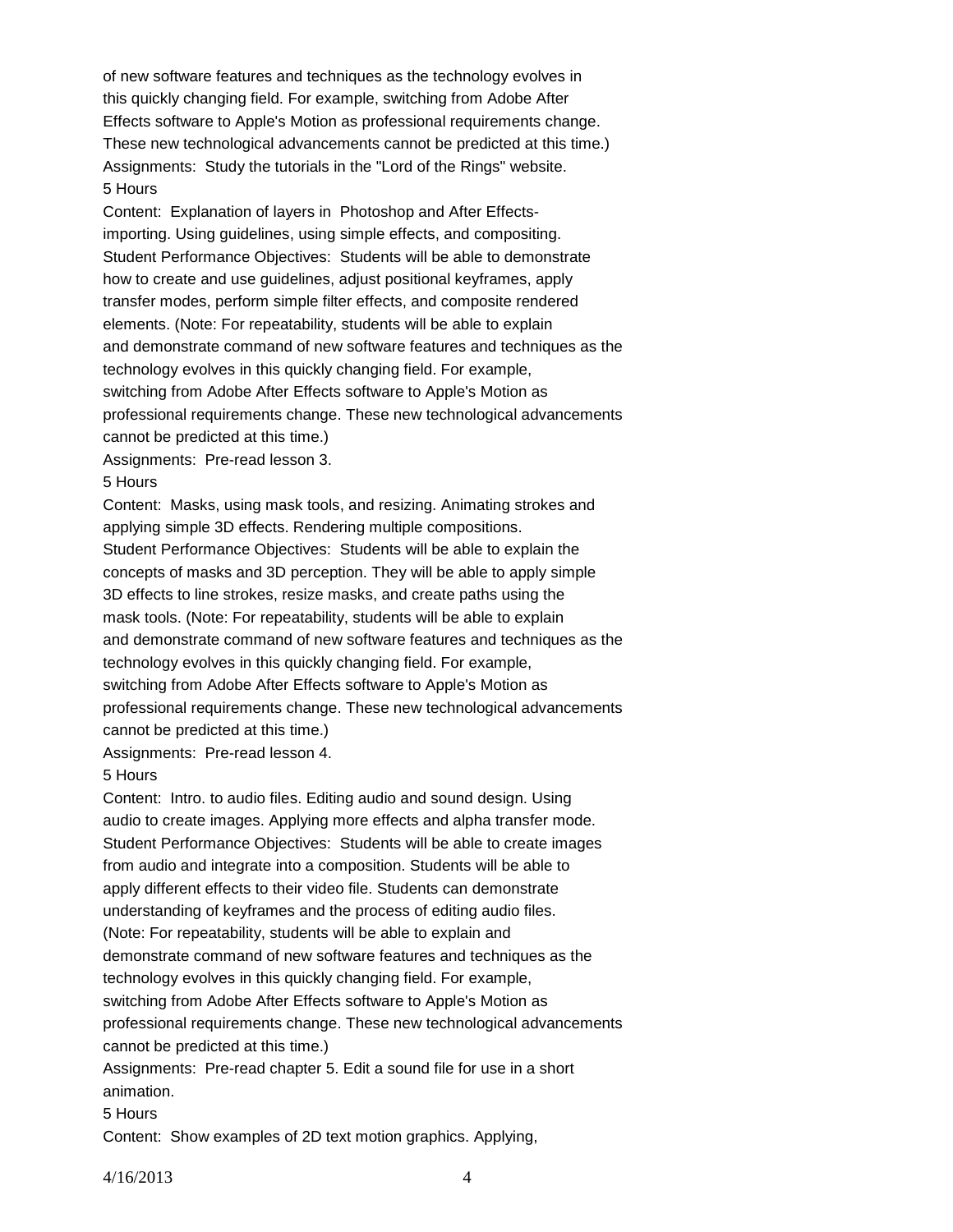formatting, and animating basic text and along a path. Using motion blur for movement and the ease in keyframe adjustment. Student Performance Objectives: Students will demonstrate the application, formatting, and animation of basic text. They will be able to move text on a path. (Note: For repeatability, students will be able to explain and demonstrate command of new software features and techniques as the technology evolves in this quickly changing field. For example, switching from Adobe After Effects software to Apple's Motion as professional requirements change. These new technological advancements cannot be predicted at this time.) Assignments: Pre-read chapter 6. Sketch a storyboard for a 2D text

intro/splash screen you like on TV.

#### 5 Hours

Content: Mid-term exam on concepts of motion graphics in a 2D space. Recreating the TV intro from the storyboard.

Student Performance Objectives: Students will be able to write about the concepts relating to motion graphics in a 2D space. They will be able to explain on paper the steps and techniques needed for animating objects in a 2D space. (Note: For repeatability, students will be able to explain and demonstrate command of new software features and techniques as the technology evolves in this quickly changing field. For example, switching from Adobe After Effects software to Apple's Motion as professional requirements change. These new technological advancements cannot be predicted at this time.) Assignments: Work on realization of text intro/title screens

5 Hours

Content: Moving and orienting layers in a 3D space. Orthogonal views. Moving the camera in 3D space and setting keyframes.

Student Performance Objectives: Students will be able to conceptually view objects in 3D space. They will be able to visualize abstractions relating to camera views in relation to objects in 3D space. (Note: For repeatability, students will be able to explain and demonstrate command of new software features and techniques as the technology evolves in this quickly changing field. For example, switching from Adobe After Effects software to Apple's Motion as professional requirements change. These new technological advancements cannot be predicted at this time.) Assignments: Pre-read chapter 7. Investigate 3D as used in entertainment. Bring 2 examples to next class.

#### 5 Hours

Content: Color theory and applying effects such as tint, dodge, and soft lighting. Importing previous rendered movies. Gaussian and channel blur. Working with bluescreen.

Student Performance Objectives: Student will be able to explain basic color theory and demonstrate how to apply color effects to a movie to make an aesthetically pleasing and/or dynamic composition. They will be able to import a previous rendered clip into a new movie use them on layers in this new composition. (Note: For repeatability, students will be able to explain and demonstrate command of new software features and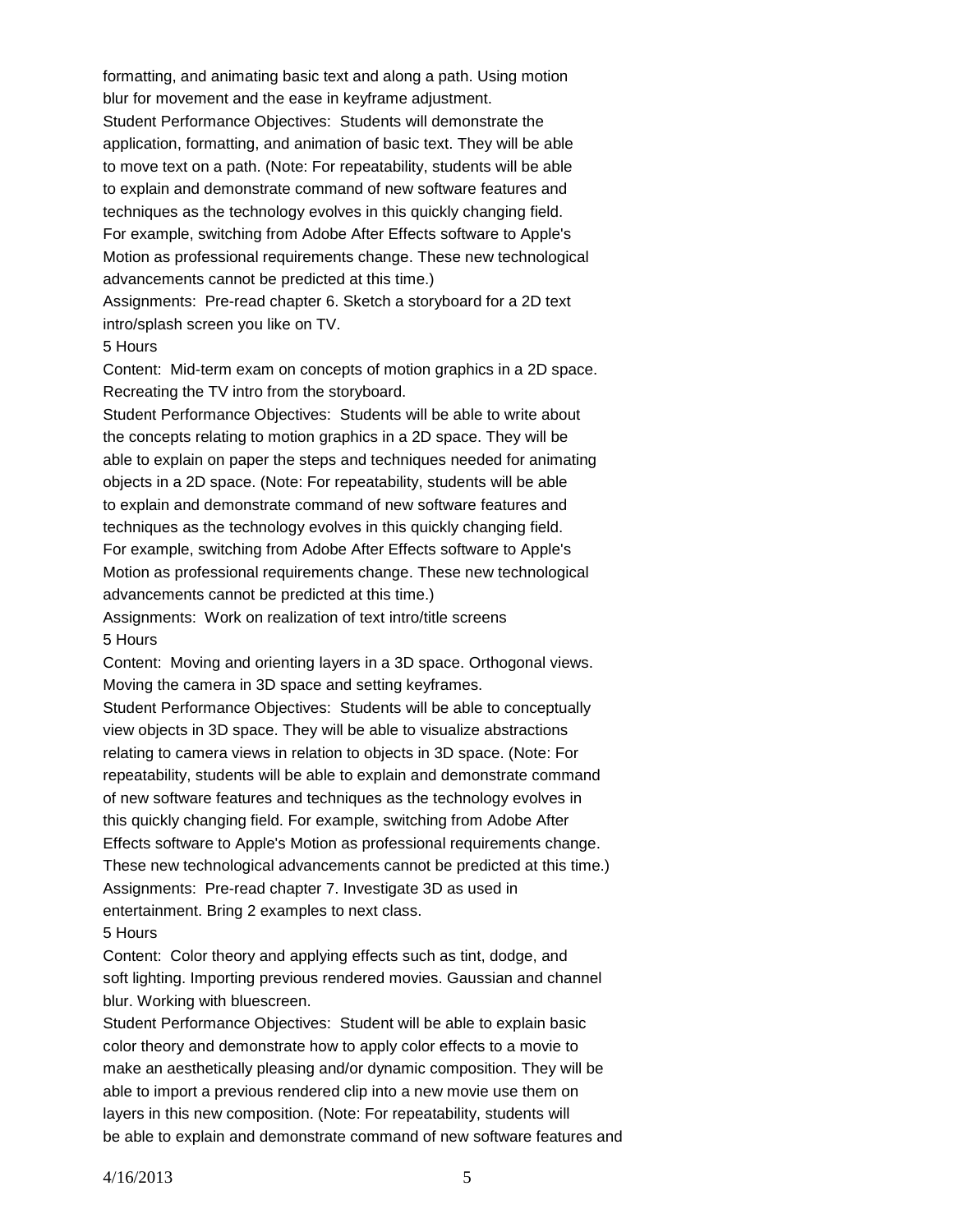techniques as the technology evolves in this quickly changing field. For example, switching from Adobe After Effects software to Apple's Motion as professional requirements change. These new technological advancements cannot be predicted at this time.)

Assignments: Pre-read chapter 8. Do exercise on arranging and choosing color.

#### 5 Hours

Content: 3D compositing. Animating stills in 3D space. Color correction using Hue/Saturation adjustments. Applying a linear wipe effect to reveal layers.

Student Performance Objectives: Students will be able to conceptualize and analyze 2D images in a 3D space and demonstrate skills to control this on the screen. Students will be able to critically examine images for color imperfections and synthesize the steps needed for correction. (Note: For repeatability, students will be able to explain and demonstrate command of new software features and techniques as the technology evolves in this quickly changing field. For example, switching from Adobe After Effects software to Apple's Motion as professional requirements change. These new technological advancements cannot be predicted at this time.)

Assignments: Pre-read chapter 9. Write short paper explaining how to create depth in a 2D space.

#### 5 Hours

Content: Working further with 3D layers and compositing. Textline layers. Importing camera data. Explanation of final project. Student Performance Objectives: Student will demonstrate precomposing and collapsing 3D layers. Student will be able to explain and set textline layer transformation properties, coordinates. They will be able to demonstrate the application of these settings in the process of composing. Student will understand final project requirements. (Note: For repeatability, students will be able to explain and demonstrate command of new software features and techniques as the technology evolves in this quickly changing field. For example, switching from Adobe After Effects software to Apple's Motion as professional requirements change. These new technological advancements cannot be predicted at this time.)

# Assignments: Pre-read chapter 10

# 5 Hours

Content: Building a complete animation. Organizing multiple imported projects, applying a track matte, work with advanced effects like Spherize, Lens Flare, and Beveled Alpha effects. Rotoscoping. Student Performance Objectives: Students will be able to explain the concept and techniques for rotoscoping. They will be able to apply advanced effects in an aesthetically. (Note: For repeatability, students will be able to explain and demonstrate command of new software features and techniques as the technology evolves in this quickly changing field. For example, switching from Adobe After Effects software to Apple's Motion as professional requirements change. These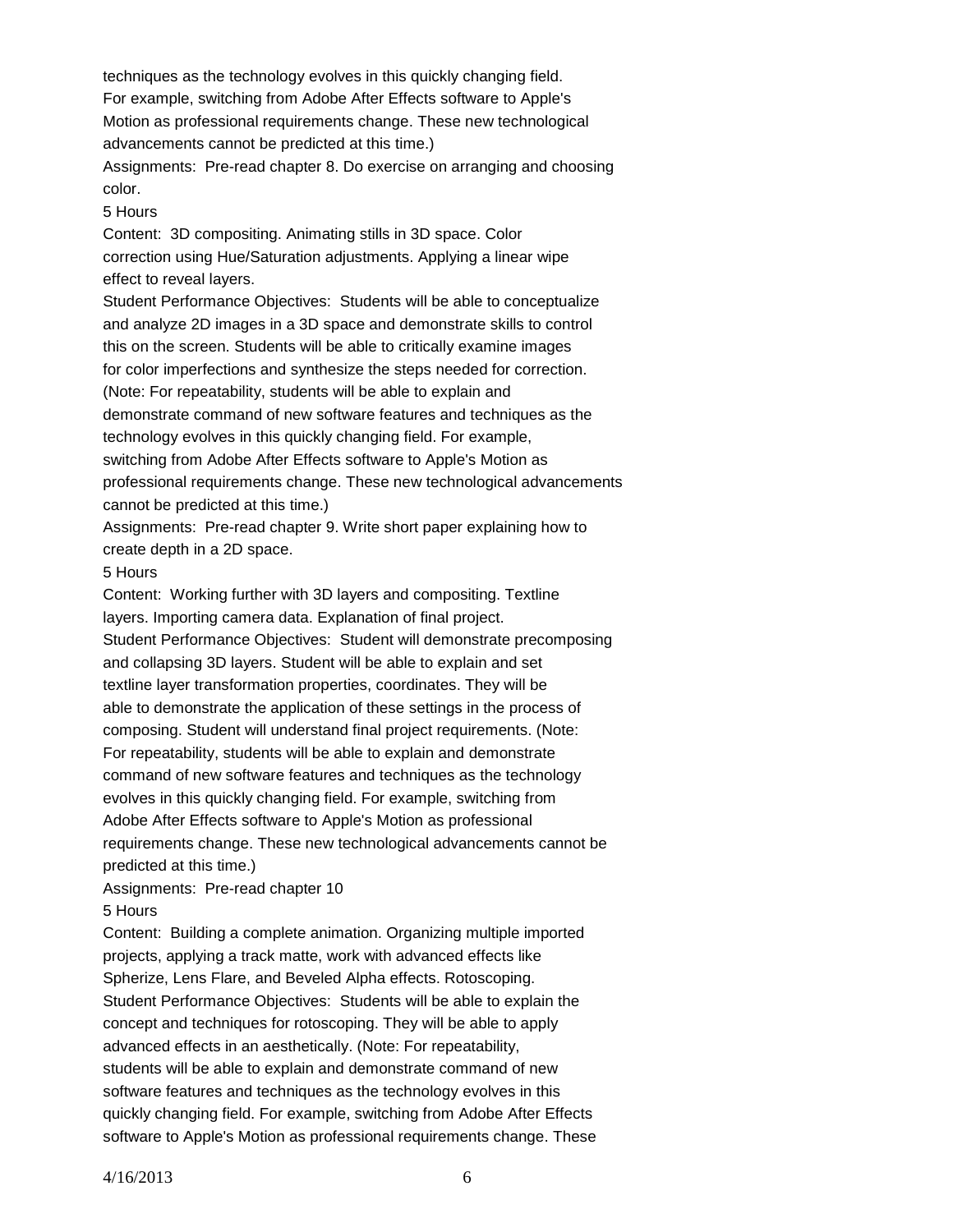new technological advancements cannot be predicted at this time.) Assignments: Pre-read chapter 11

5 Hours

Content: Rendering: making templates, selecting appropriate compression for delivery format, correcting pixel aspect ratio.

Rendering for web and NTSC broadcast.

Student Performance Objectives: Students will be able to explain rendering settings and demonstrate their use. They will be able to analyze requirements for NTSC broadcast and web streaming media and choose the appropriate codes. (Note: For repeatability, students will be able to explain and demonstrate command of new software features and techniques as the technology evolves in this quickly changing field. For example, switching from Adobe After Effects software to Apple's Motion as professional requirements change. These new technological advancements cannot be predicted at this time.) Assignments: Construct storyboard for final project. List needed

assets.

#### 5 Hours

Content: The workflow. Advanced 3D composing. Sound design for motion graphics. Sound editing.

Student Performance Objectives: Students will be able to apply advanced 3D composing to final project. They will be able to strategically set up a workflow for final project. They will be able to explain good rules for sound design and be able to edit sound. (Note: For repeatability, students will be able to explain and demonstrate command of new software features and techniques as the technology evolves in this quickly changing field. For example, switching from Adobe After Effects software to Apple's Motion as professional requirements change. These new technological advancements cannot be predicted at this time.)

Assignments: Read handouts or web materials. Work on final project: collect and develop assets.

#### 5 Hours

Content: Adding compositions to video/film movies.

Student Performance Objectives: Students will be able to apply motion graphics concepts and techniques to existing video with a concern for aesthetics, continuity, and dynamics. (Note: For repeatability, students will be able to explain and demonstrate command of new software features and techniques as the technology evolves in this quickly changing field. For example, switching from Adobe After Effects software to Apple's Motion as professional requirements change. These new technological advancements cannot be predicted at this time.) Assignments: Work on final project

5 Hours

Content: Final project submission. Important concepts and techniques in motion graphics that may be in the final.

Student Performance Objectives: Students will be able to explain the notion of scheduling, workflow, and aesthetics of motion graphics.

4/16/2013 7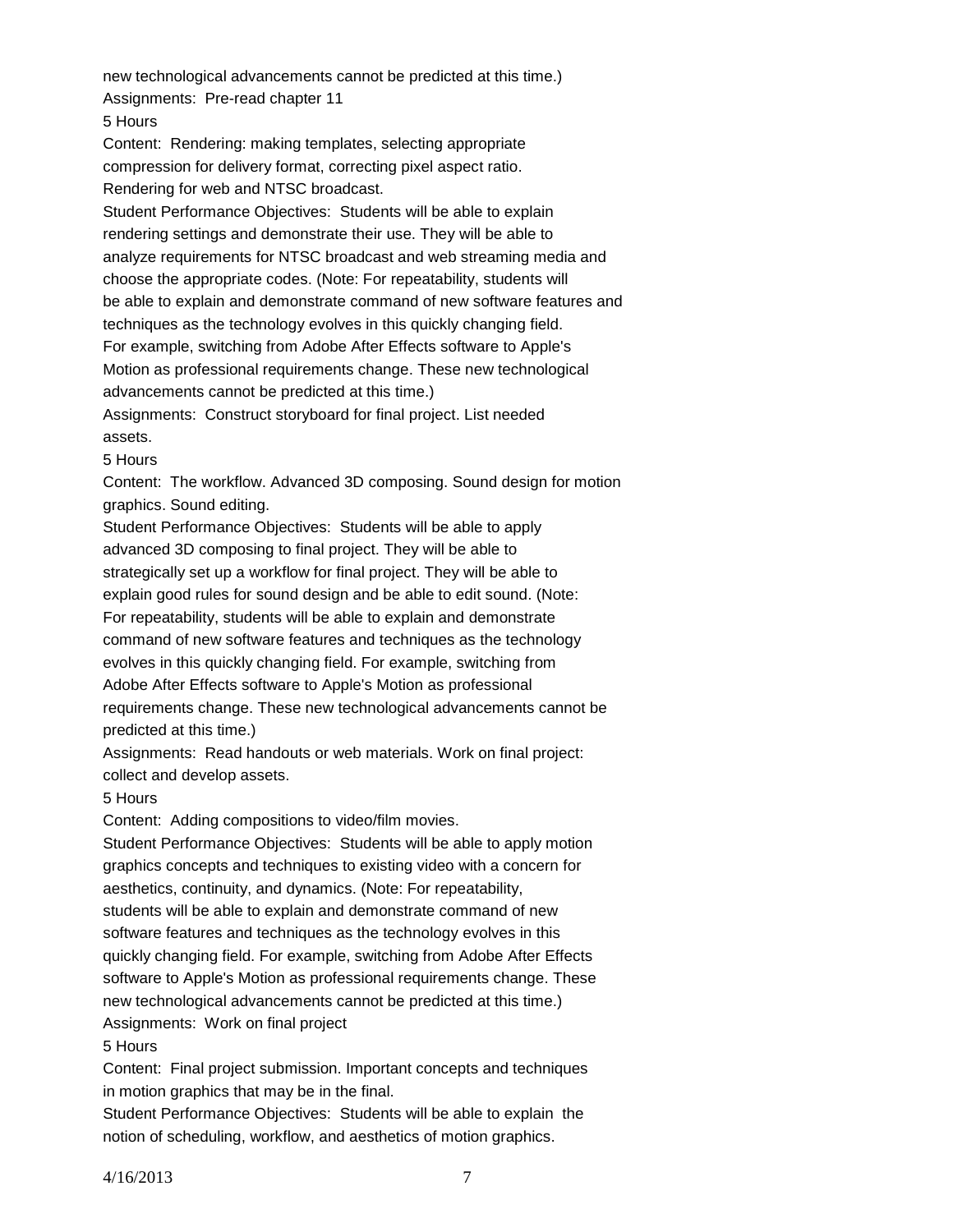(Note: For repeatability, students will be able to explain and demonstrate command of new software features and techniques as the technology evolves in this quickly changing field. For example, switching from Adobe After Effects software to Apple's Motion as professional requirements change. These new technological advancements cannot be predicted at this time.) Assignments: Study for final exam. 2 Hours Content: Take final exam and present projects Student Performance Objectives: Student will be able to explain techniques, requirements, and aesthetics used for motion graphics and special effects.

# **METHODS OF INSTRUCTION:**

Demonstrations, lectures, and study of artistic material either on-line or viewing on DVD. Readings on subject in homework assignments. In a supervised lab situation, student will work through exercises in a book, produce periodic projects, and realize a comprehensive final project demonstrating learned concepts and techniques.

# **METHODS OF EVALUATION:**

The types of writing assignments required: Written homework Reading reports Term papers Other: Storyboards The problem-solving assignments required: Exams Other: Project development The types of skill demonstrations required: Class performance Performance exams The types of objective examinations used in the course: Multiple choice True/false Matching items Completion Other category: None The basis for assigning students grades in the course: Writing assignments: 20% - 30% Problem-solving demonstrations: 40% - 60% Skill demonstrations: 10% - 20% Objective examinations: 20% - 25% Other methods of evaluation: 0% - 0%

# **REPRESENTATIVE TEXTBOOKS:**

Damian Allen, Motion: Revolutionary Motion Graphics, PeachPit Press,

4/16/2013 8